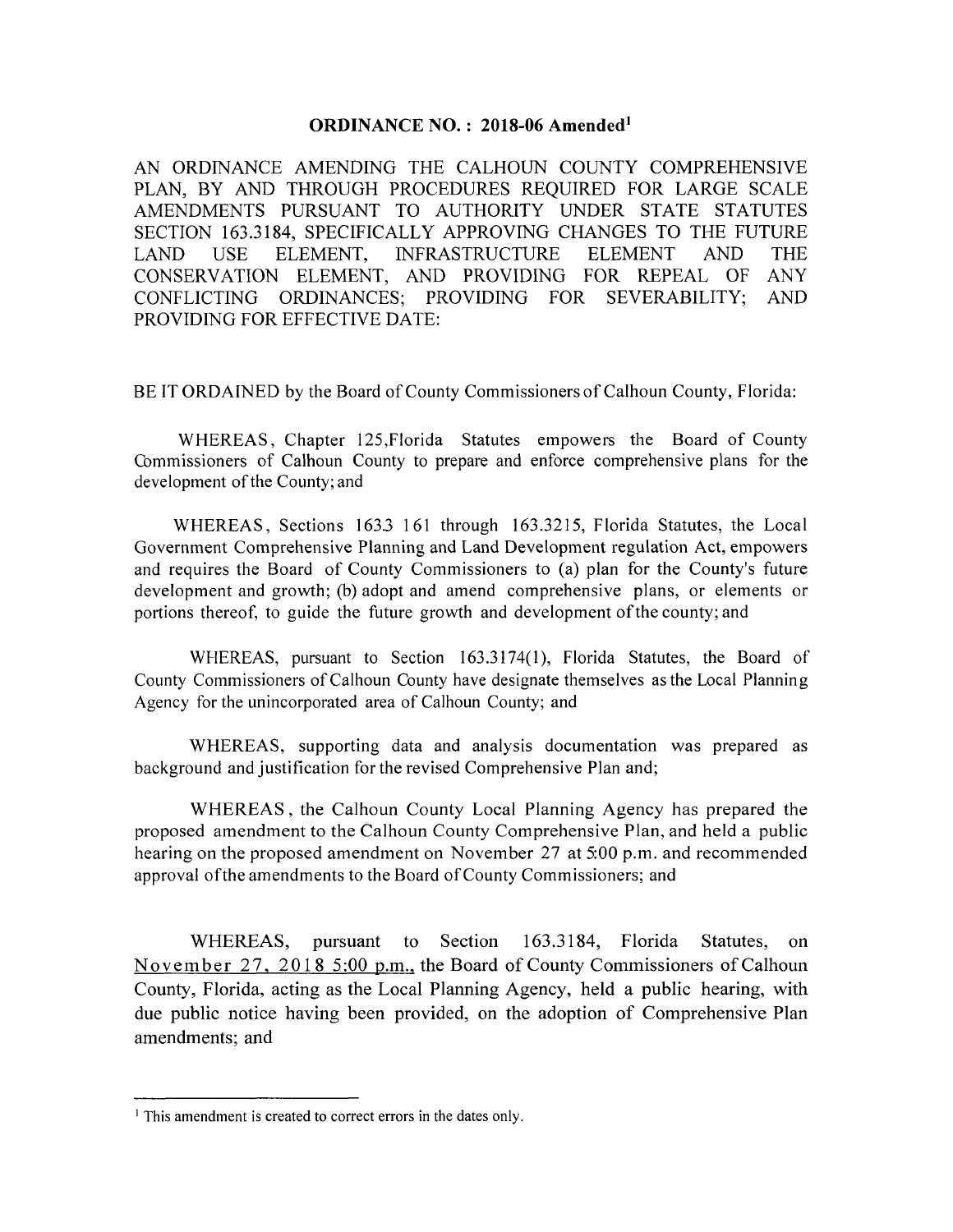WHEREAS, pursuant to Section 163.3184, Florida Statutes, the Board of County Commissioners of Calhoun County, Florida, held a public hearing on November 27, 2018, at 6:00 p.m. on the adoption of an ordinance for the amendments to the Comprehensive Plan, with due public notice having been provided, to obtain public comment, and having considered all written and oral comments received, including the data collection and analysis packages and recommendations of the Local Planning Agency, and having adopted and approved the proposed amendments for transmittal to the appropriate State of Florida agencies; and

WHEREAS, in exercise of its authority the Board of County Commissioners of Calhoun County, Florida, has determined it necessary and desirable to adopt the revised Comprehensive Plan to encourage the most appropriate use of land, water and resources, consistent with the public interest; and deal effectively with future issues that may result from the use and development of land within Calhoun County.

NOW, THEREFORE, BE IT ORDAINED by the Board of County Comm issioners of Calhoun County, Florida, as follows:

Section 1. Purpose and Intent.

This Ordinance is enacted to carry out the purpose and intent of, and exercise the authority set out in, the Local Government Comprehensive Planning and Land Development Regulation Act, Sections 163.3 161 through 163.3215, Florida Statutes, and Chapter 125, Florida Statutes, as amended;

Section 2. Calhoun County 2012-2025 Comprehensive Plan amendments.

#### THE CALHOUN COUNTY 2012-2025 COMPREHENSIVE PLAN IS HEREBY AMENDED SPECIFICALLY APPROVING CHANGES SECTIONS AS SET FORTH IN EXHIBIT "A" ANNEXED HERETO.

Section 3. Copy on File.

A certified copy of the enacting ordinance, as well as certified copies of Calhoun County Comprehensive Plan and Future Land Use Map as revised shall be filed with the Clerk of the Circuit Court of Calhoun County, Florida, and copies shall be made available to the public for a reasonable publication charge.

Section 4. Transmittal to Department of Economic Opportunity.

The Board of County Commissioners for Calhoun County has, pursuant to Section 163.3184, Florida Statutes, the Calhoun County Commission transmitted this Ordinance and the amended version of the Calhoun County 2012-2025 Comprehensive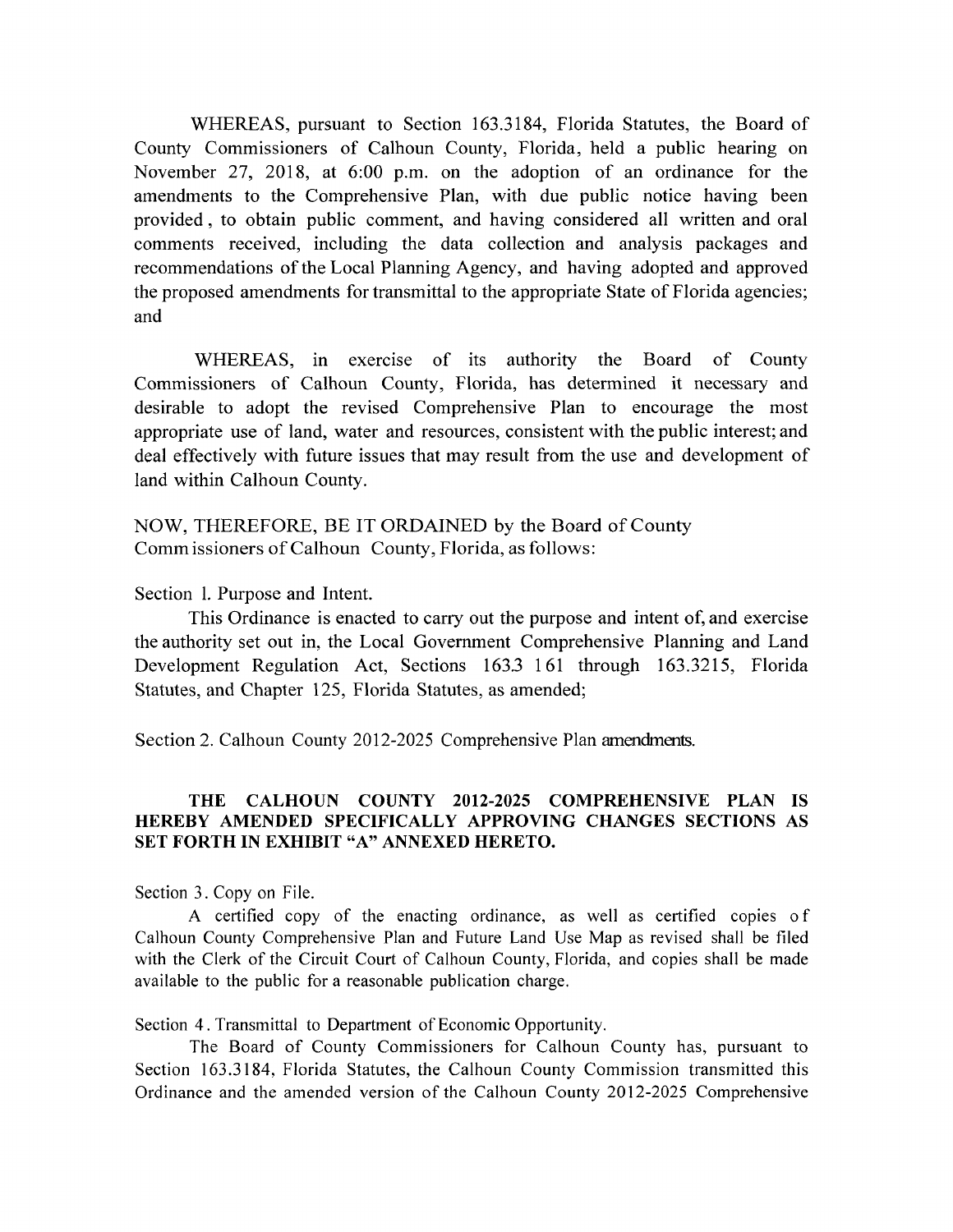Section 5. Conflicts.

All ordinances or parts of ordinances in conflict with the provisions of this ordinance are hereby repealed to the extent of such conflict.

Section 6. Severability.

If any word, phrase, clause, section or portion of this Ordinance shall be held invalid or unconstitutional by a court of competent jurisdiction, such portion or words shall be deemed a separate and independent provision and such holding shall not affect the validity of the remaining portions thereof.

#### Section 7. Effective Date.

Pursuant to Section 163.3184, Florida Statutes, this Ordinance and the amended version of the Calhoun County 2012-2025 Comprehensive Plan shall not become effective until; the 21 day period for affected parties to file a petition has expired, and the Ordinance has been officially filed with the Secretary of State.

Following the recommendation of the planning commissions on November 27, 2018, the foregoing ordinance was adopted by a vote of  $\overline{5}$  to  $\overline{0}$  to by the Board of County Commissioners, Calhoun County, Florida, after due notice and publication and on motion, second and discussion at the regular meeting of December 11, 2018.

> CALHOUN COUNTY BOARD OF COUNTY COMMISSIONERS

BY:

Gene Bailey, Chairman

**ATTEST** 

RLA HAND, Clerk of the Circuit Court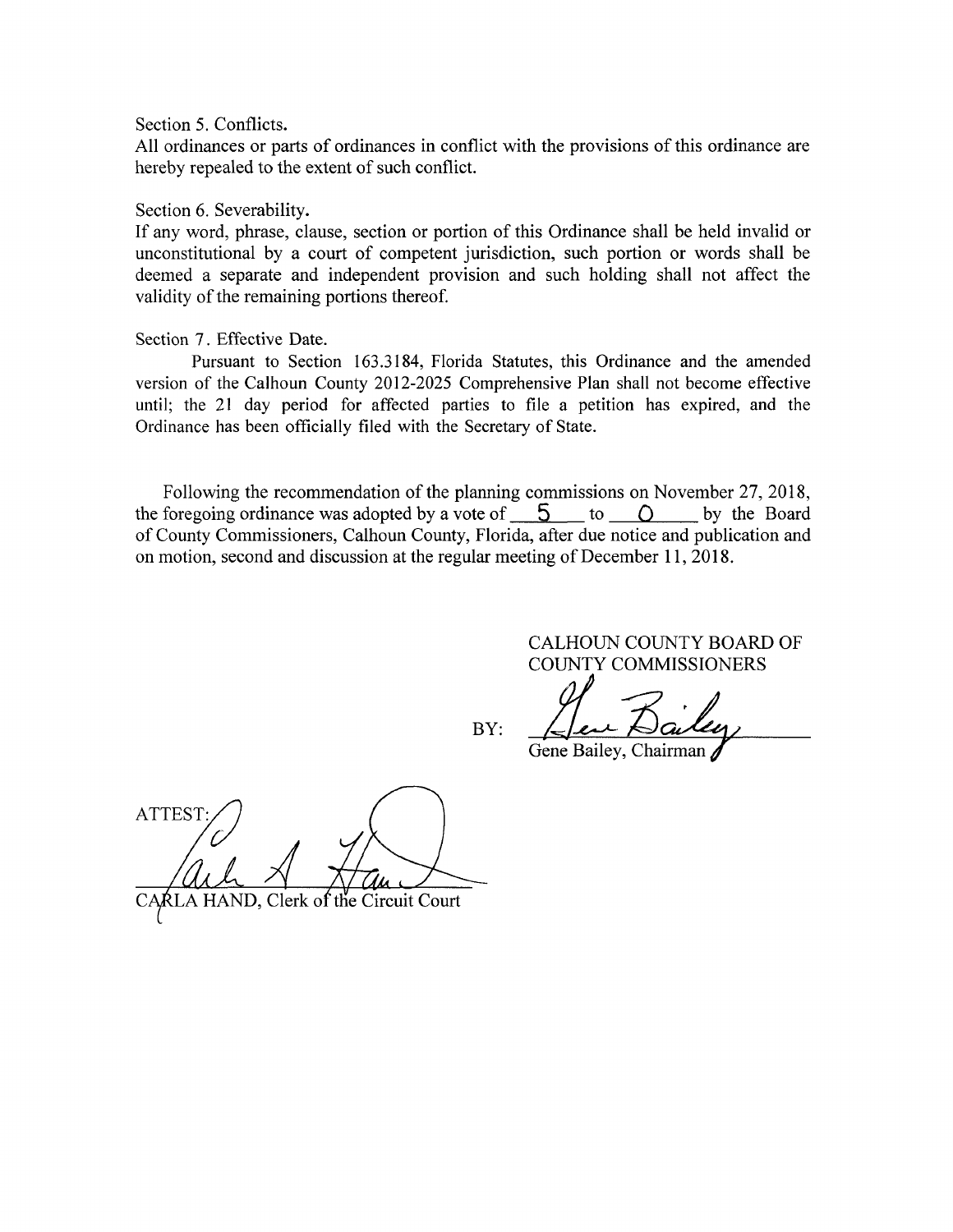Exhibit A Summary of Comprehensive Plan Amendments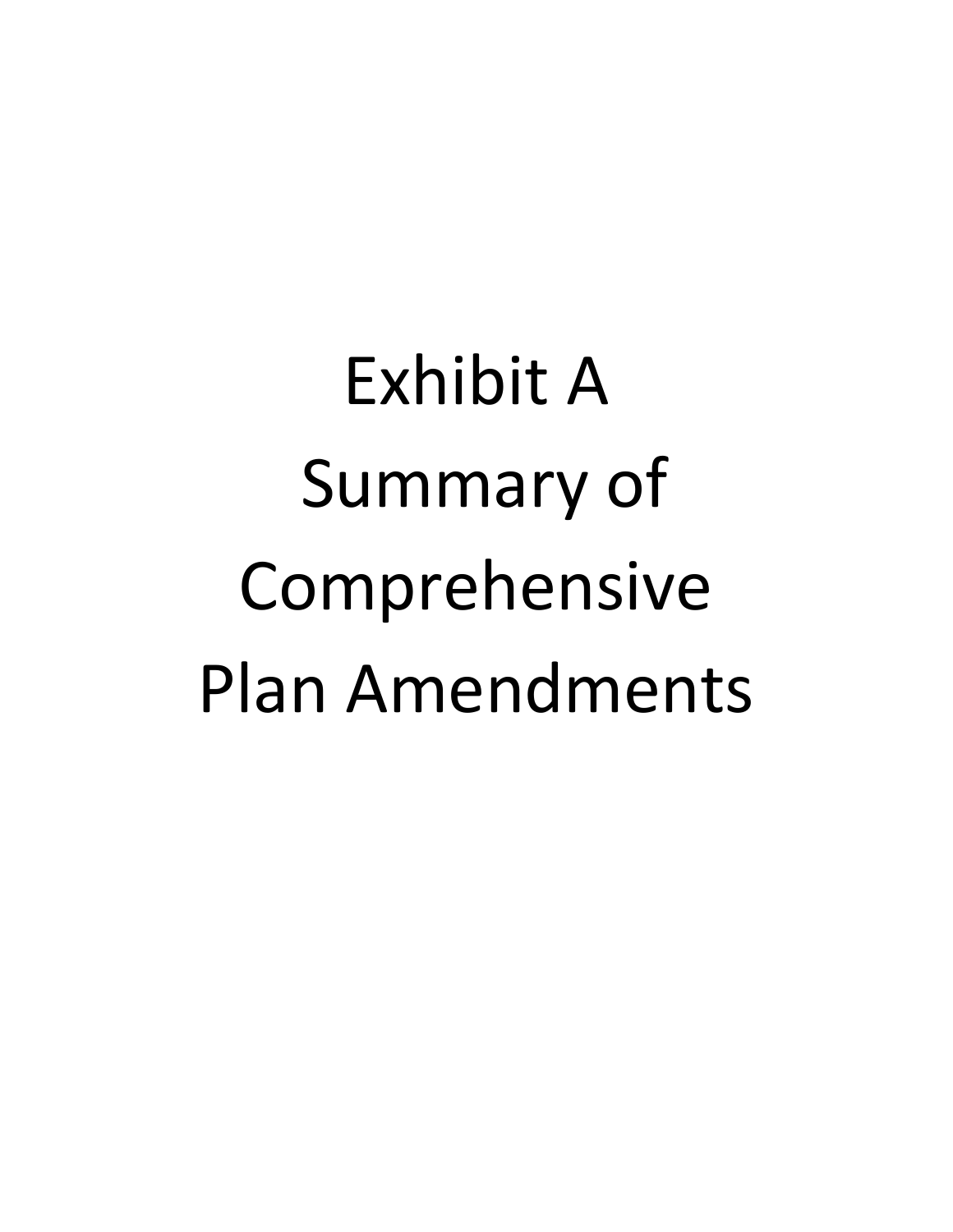#### **Amendment Goals and Reasoning behind amendment**

Calhoun County recognizes the need to protect environmentally sensitive lands and their natural functions, while balancing the property rights of individuals to buy, sell and safely develop that property in accordance with Federal, State and Local law.

The county also recognizes that there are distinct differences between wetlands and floodplains, their natural functions and their compatibility with development. The current Comprehensive Plan makes little distinction between the two with regards to development.

## Goals of the amendment

Through this amendment Calhoun County desires to achieve the following goals:

1) To make an appropriate distinction between wetlands and floodplains regarding development. Whereas floodplains are inundated with water periodically and can be safely developed in a controlled fashion, wetlands are water saturated at nearly all times and therefore are incompatible with most development.

2) Clarify that development is allowed on building sites that are located outside wetlands and floodplains.

The county has been requiring lower densities for all parcels that contain wetlands or floodplains and the result has been that landowners have been required to meet these lower densities even if only a small portion of the property lies under the conservation overlay and their intent was to build on the upland portion of the property. Most properties in Calhoun County are in the Agriculture 1:10 land use designation many contain lands that include wetlands, floodplains and lands that are classified as uplands, many people wanting to build a house on properties between 10 and 20 acres have been unable to do so as currently interpreted. This amendment intended to make clear that development map occur on the upland portion of properties as long as other requirements are met.

3) Allow new parcels to be created in wetlands and floodplains, if desired. Development, however will still be controlled by the Comprehensive Plan and Land Development Regulations.

Calhoun County's plan currently does not allow new parcels to be created within the conservation overlay. There are many large properties within the conservation overlay that contain prime hunting and fishing areas that are desirable even without being developed. The county proposes to allow new parcels to be created in these areas.

4) Allow development that complies with the Calhoun County, Florida Floodplain Management Ordinance on sites located within the Special Flood Hazard Areas (1 percent annual chance) at the density specified by the Future Land Use Map and the provisions of the comprehensive plan.

Page | 1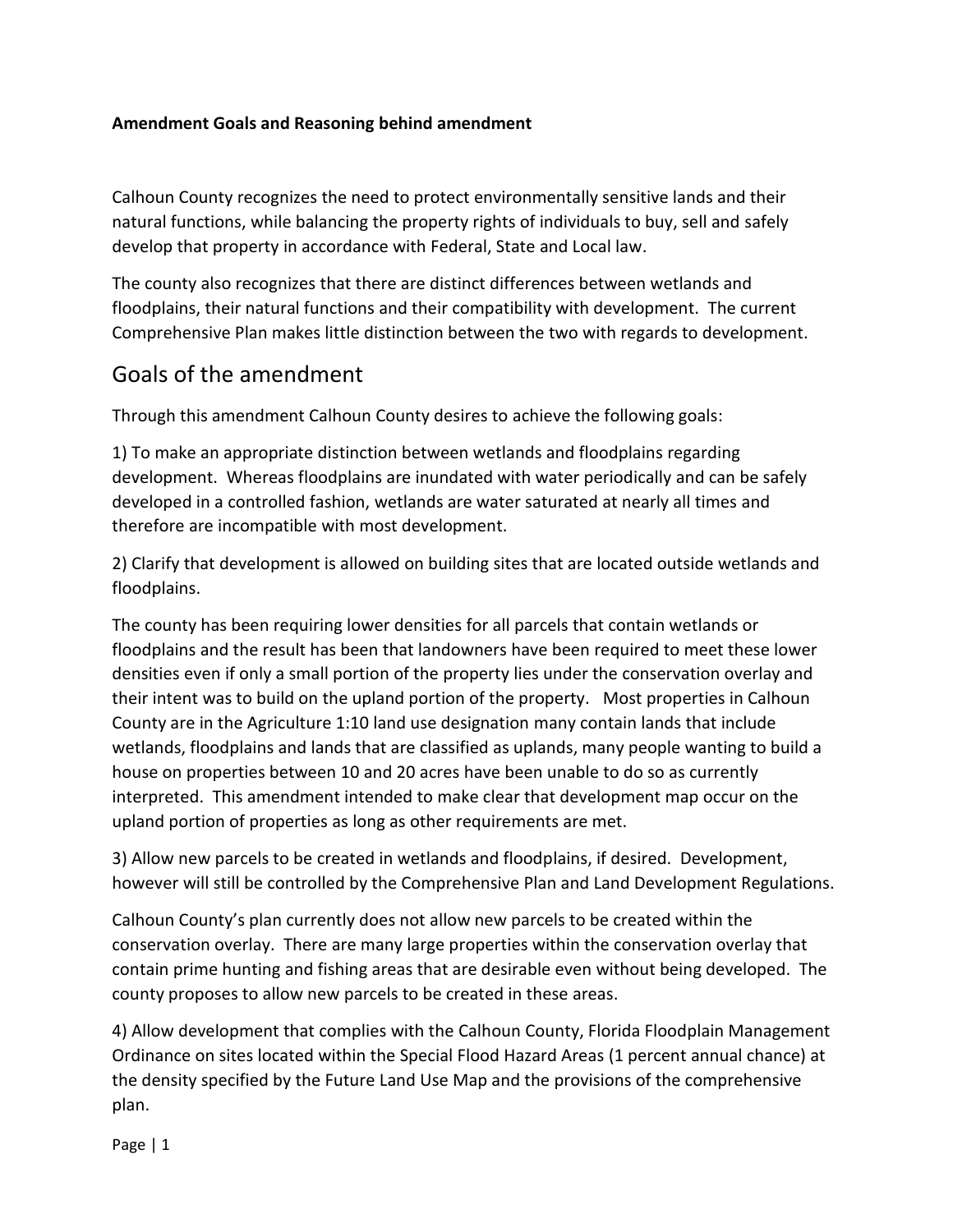Through Ordinance 2013-02 Calhoun County adopted the State Floodplain Management model ordinance for Floodplain Management. This ordinance outlines proper procedures for residential development within the Special Flood Hazard Area and in turn, creates a controlled and safe approach to floodplain development.

5) Continue to control development of land Wetlands and areas in within the wetland buffer.

Amendments have been made to the following objectives and policies:

## Future Land Use Element Objective 4 and policies 4.1 and 4.2 (page 5)

The amendments in this objective address Goals 1, 4 and 5 and are necessary to allow for compliant development within the floodplain. (Buffers for wetland development remain in the plan). The Calhoun County, Florida Floodplain Management Ordinance prohibits the storage of hazardous waste or materials in the floodplain and has been included in the amendment.

> OBJECTIVE 4: Calhoun County shall implement land development regulations (LDRs) to conserve unique and environmentally sensitive lands and resources from adverse impacts of development. These Conservation Areas include, at a minimum, all wetlands, floodplains and other environmentally sensitive resources identified in other sections of this Plan. Only low density single family residential development is allowed in these areas, at a maximum development density of 1 unit per 20 acres.

Policy 4.1: Proposals for limited low density, single family residential development within riverine flood plains may be approved by the County only if no alteration of the functions of the flood plain is proposed and if the proposed development is consistent with the rules of the Northwest Florida Water Management District and the Calhoun County, Florida Floodplain Management Ordinance.

Policy 4.2: Developers shall be: 1) required to:  $\rightarrow$  comply with best management practices from the Florida Department of Environmental Protection (FDEP), the Northwest Florida Water Management District (NWFWMD) and any other applicable agency and to minimize dredge and fill activities in order to maintain the natural topography and hydrological functions of the flood plains, 2) encouraged to locate and cluster housing on the non-flood prone portion of the site, 3) encouraged to reduce densities in flood prone areas and 4) prohibit the storage of hazardous waste or materials within the flood plain. shall be required to comply with the Calhoun County, Florida Floodplain Management Ordinance.

Future Land Use Element Objective 6, policy 6.2 d) and the insertion of new Objective 6-A (Page 7)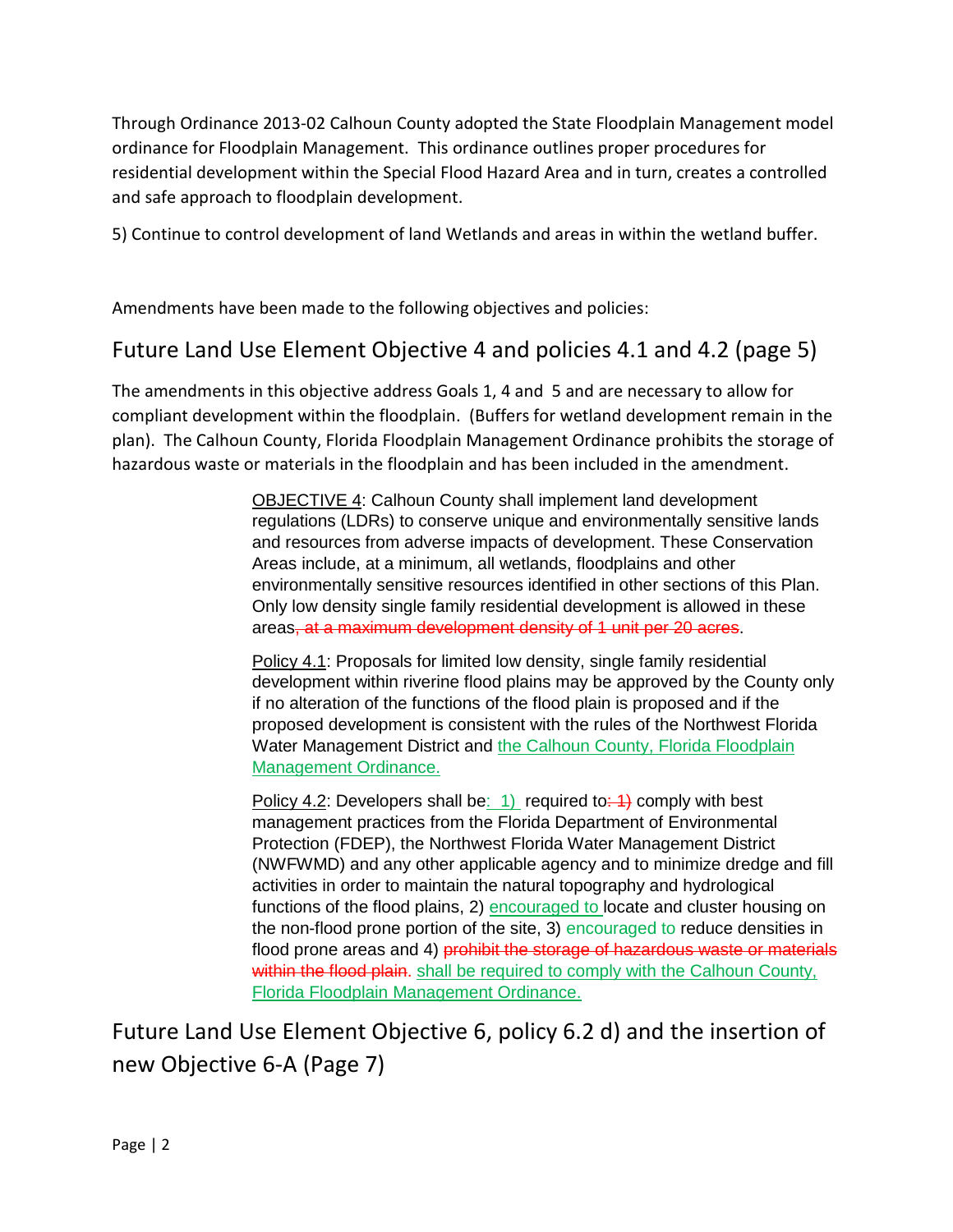The amendments in this objective address Goals 1, 3, 4 and 5 and are necessary to allow for the creation of new parcels in wetlands and floodplains. References to floodplains have been deleted from Objective 6 and Objective 6-A has been added to allow for compliant development in floodplains.

> OBJECTIVE 6: The County's wetlands shall be conserved and protected from functional alterations.

Policy 6.1: The County shall prohibit dredge and fill of wetlands for the purpose of constructing roads to the river berm.

Policy 6.2: Upon adoption of this Comprehensive Plan, the County shall require:

a) site plans for new development to identify the location and extent of wetlands located on the property;

b) site plans shall indicate which best management techniques will be used to assure that normal quality of water will be provided to maintain wetlands after development; and

c) where alteration of wetlands is necessary in order to allow use of property as defined by Objective 9 and related polices of this Future Land Use Element, mitigation measures will be consistent with best management techniques identified on the site plan and with state, regional and federal laws pertaining to wetland alternations.

d) Development shall be clustered on the portion of the site not located in wetlands and shall maintain a 50 foot buffer from the wetland. No new parcels, lots, tracts or divisions of land may be created entirely in the wetlands or floodplains. All parcels, lots, tracts or divisions of land that include wetlands or floodplains must be consistent with the minimum acreage size based upon the density for Conservation land uses and must include enough uplands (areas not in wetlands or floodplains) to accommodate the footprint for development (minimum 1 acre) in addition to the required 50 foot upland undeveloped native vegetated buffer.

e) For sites (parcels recorded on or before the date of plan adoption as defined in FLUE Policy 8.2) which do not contain sufficient uplands to permit development, fill and clearing of natural vegetation shall be allowed only in conjunction with a minimal accessway and a minimum amount beneath one residential structure, provided the direction and rate of historical surface water flows are not altered. Structures shall be elevated on pilings, and septic systems shall conform to Florida Department of Health standards. Also, septic tanks and wells shall not be located in wetlands.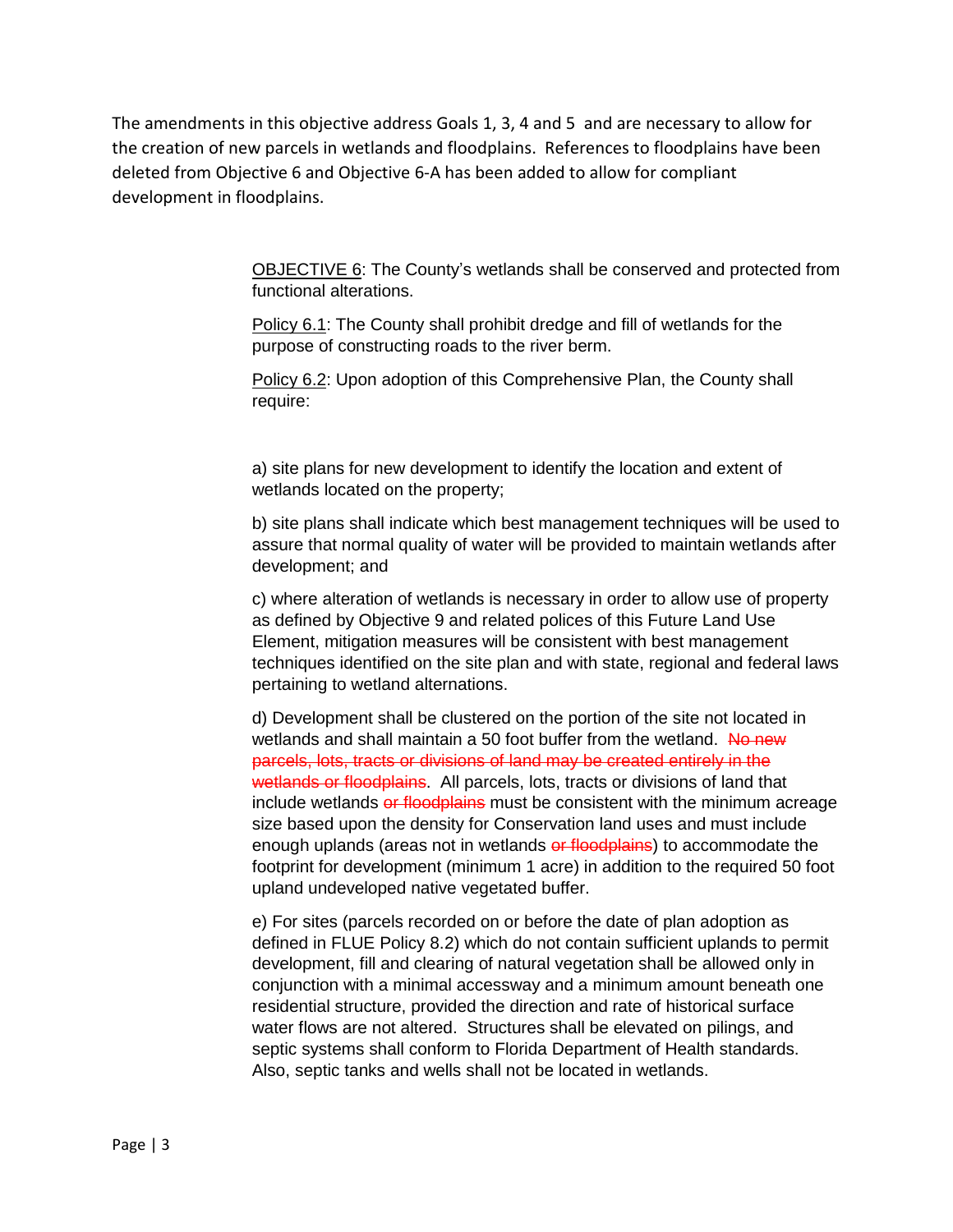f) Subsequent to the 1991 plan adoption, the County shall not allow lots or parcels to be created without sufficient uplands. The definition of wetlands to be protected shall be comprehensive definition encompassing the definitions used by the North West Florida Water Management District, the Department of Environmental Protection and the U.S. Army Corps of Engineers.

g) Permit development only if natural ground water storage areas will be protected from contamination by percolation or direct drainage of effluent. All development shall be required to dispose of sewage in a manner consistent with the provisions of Florida Administrative Code 64E-6.

OBJECTIVE 6-A: Development in floodplains shall be allowed in accordance with the Calhoun County, Florida Floodplain Management Ordinance.

# Future Land Use Element Objective 9 (Land Use Categories, Policies 9.1– 9.7) (Pages 9-17)

The amendments in this objective address Goals 1, 2, 4 and 5. These amendments eliminate reduced densities associated with wetlands and floodplains and are primarily associated with allowing compliant development in floodplains at the density underlying Land Use District while emphasizing a wetland buffer. Language has been inserted into the Conservation Land Use District to ensure best management practices in conservation areas.

Policy 9.1: Residential Land Use

Purpose: To provide single family and multi-family residential settings within the county.

Density: Residential land use encompasses all subdivisions and lots of record platted prior to the 1991 adoption of this comprehensive plan. If the property is not part of an existing platted and/or recorded subdivision, then the maximum density shall be 1 unit per acre with private well and on-site septic system, or 2 units per acre with a central water system, or 2 units per acre with central water and sewer. Lots, parcels or tracts of land that contain wetlands and/or floodplains, shall have a maximum density of 1 unit per five acres, with at least one buildable acre of upland (not having wetlands or floodplains.)

> As platted, if in Development shall be in conformance with Florida Department of Health regulations 64E-6, F.A.C., regarding minimum lot sizes for use of onsite water and septic systems.

No development shall be allowed in or within 50 feet of wetlands. All development within the areas designated as Special Flood Hazard Areas (SFHA) on the National Flood Insurance Program (NFIP), Flood Insurance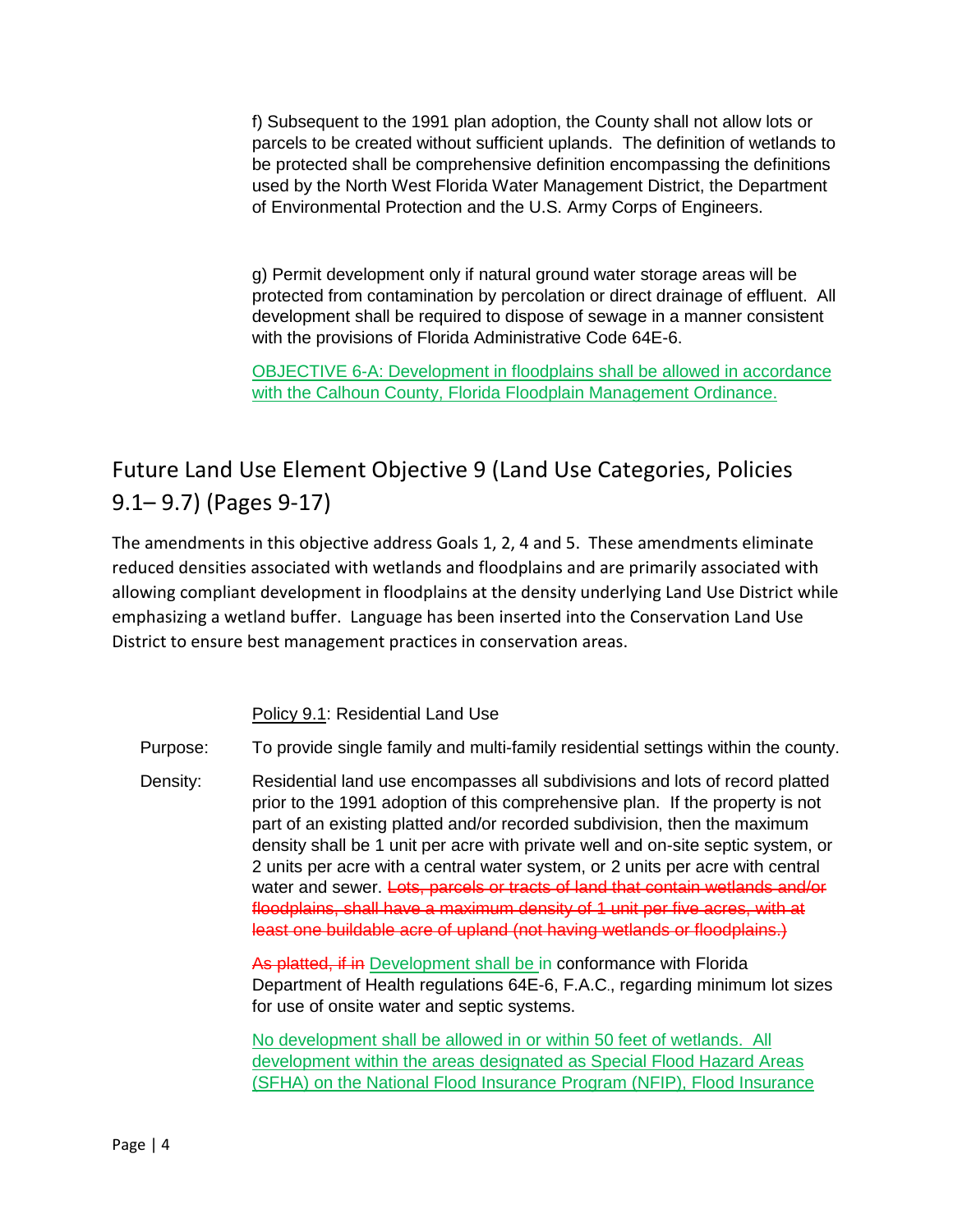Rate Maps (FIRMS) shall comply with the Calhoun County, Florida Floodplain Management Ordinance.

- Intensity: The maximum F.A.R. shall be 0.8 and such uses shall be buffered from all surrounding non-commercial uses by a minimum 10-foot natural buffer. Floor Area Ratio for each developable lot of record shall not exceed 0.8. Septic tank placement shall conform to Chapter 64E-6, F.A.C.
- Uses: Single family and multi-family residential units, public utilities, places of worship, recreational uses, and neighborhood commercial where activities are compatible with adjacent land uses and are adequately buffered.
- Policy 9.2: Mixed Use Rural Residential.
- Purpose: To establish a land use category to assist with discouraging urban sprawl, to establish a mechanism for the provision of affordable housing, and to encourage the development of self-contained residential communities (i.e., residential, recreation, commercial and associated public facilities are provided within the development). A mixed use category is created where rural residential is the predominant type of use.

The Mixed Use Rural Residential and traditional unincorporated community land use category is a mixed use category which designates use patterns in or near settlements, such as Clarksville, Carr, and Kinard and other historic development areas within the County. Mixed Use Rural residential land use occurs in agricultural and timbered areas usually with good access to paved roadways.

Density: Density ranges from a low density of 1 unit per 5 acres up to the maximum density of 1 unit per acre with private well and on-site septic system, or 2 units per acre with a central water system, or 2 units per acre with central water and sewer Lots, parcels or tracts of land that contain wetlands and/or floodplains, shall have a maximum density of 1 unit per five acres, with at least one buildable acre of upland (not having wetlands or floodplains.)

No development shall be allowed in or within 50 feet of wetlands. All development within the areas designated as Special Flood Hazard Areas (SFHA) on the National Flood Insurance Program (NFIP), Flood Insurance Rate Maps (FIRMS) shall comply with the Calhoun County, Florida Floodplain Management Ordinance.

Where new plated subdivisions, small-scale multi-family, or mobile home developments are created, if a portion of the area is located in a wetland, the density for lots that contain wetlands and/or floodplains, shall be 1 unit per 5 acres.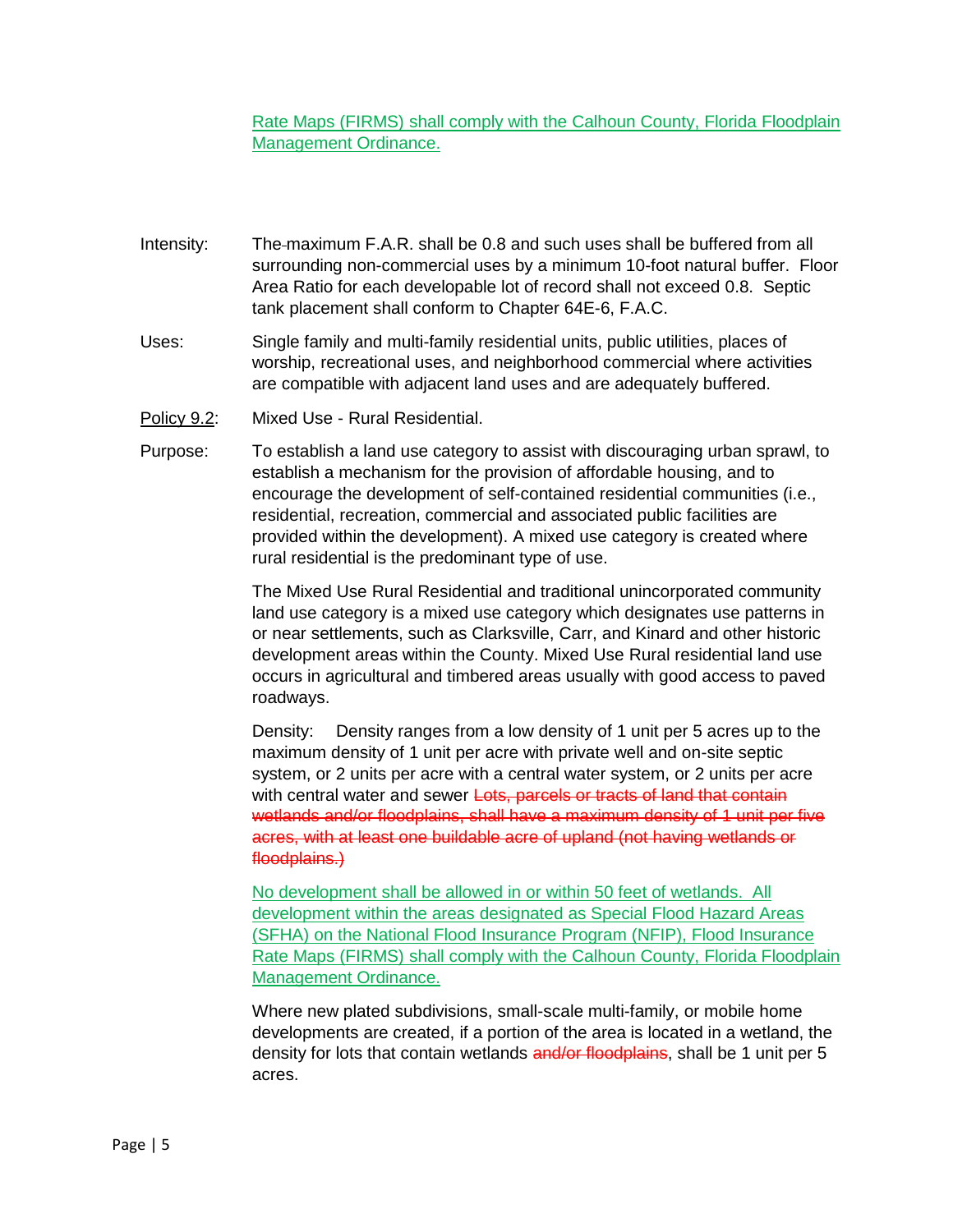Intensity: The maximum F.A.R. shall be 0.5 and such uses shall be buffered from all surrounding residential uses by a minimum 10-foot natural buffer.

Percentage Distribution of Uses: The ratios of land use contained within these land use category areas must not exceed the following on an area wide basis:

Residential - - up to 90% of land area.

Commercial - 25% of land area

Recreation - (includes parks, community civic facilities, natural preserves, greenbelts, buffers, etc.) - 40% of land area.

Public facilities and grounds, houses of worship, and public utilities are permitted as needed in any of the above categories.

Uses: While single family will be the predominant use, other uses such as multifamily residential uses, community or neighborhood business and public uses such as schools or churches, public utilities, public facilities and grounds are allowed, so long as the non-residential uses are at a scale both in harmony with and compatible with the rural residential scale and character of the area. Parks and recreational uses are also appropriate.

#### Policy 9.3: Mixed Use - Urban Fringe

The Mixed Use Urban Fringe land use designation encourages the further development of land adjacent to the urbanizing areas of Altha and Blountstown. The Mixed Use Urban Fringe area can be served with municipal services in a cost effective and efficient manner.

Density/: This category provides for highest density development of all land use categories in the Plan. Residential development shall be permitted at one unit per acre where no central sewer or water is available, 2 units per acre when only central water is provided and 4 units per acre where both central water and sewer is available**.** Lots, parcels or tracts of land that contain wetlands and/or floodplains, shall have a maximum density of 1 unit per five acres, with at least one buildable acre of upland (not having wetlands or floodplains.)

No development shall be allowed in or within 50 feet of wetlands. All development within the areas designated as Special Flood Hazard Areas (SFHA) on the National Flood Insurance Program (NFIP), Flood Insurance Rate Maps (FIRMS) shall comply with the Calhoun County, Florida Floodplain Management Ordinance.

Intensity: Non-residential, Commercial development shall not exceed a floor area ratio (FAR) of 2.0 and/or a lot coverage ratio of 80% and such uses shall be buffered from all surrounding noncommercial uses by a minimum 10-foot natural buffer. Industrial development shall not exceed a floor area ratio (FAR) of 0.8 and/or a lot coverage ratio of 80% and such uses shall be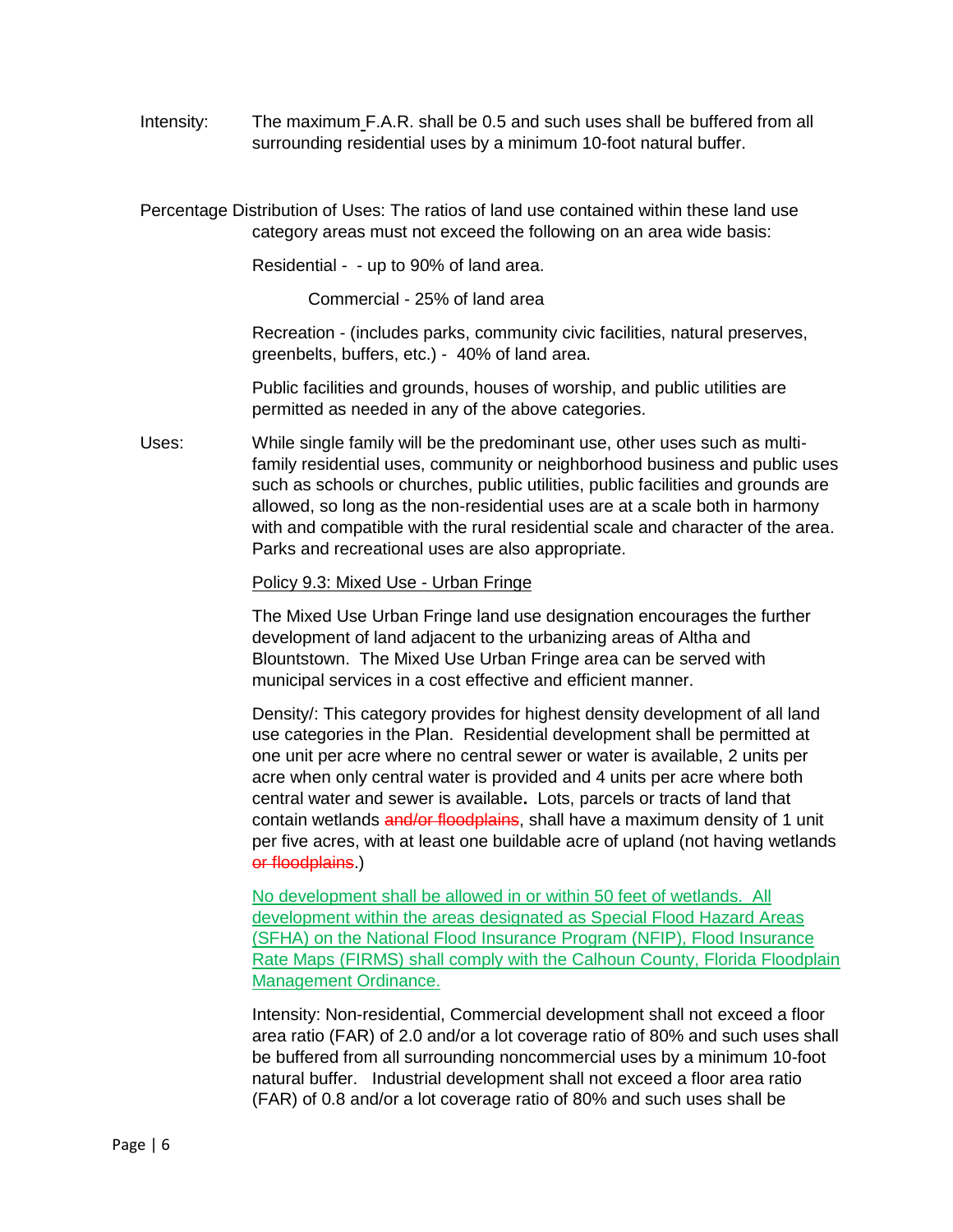buffered from all surrounding noncommercial uses by a minimum 50-foot natural buffer. In no case shall intensities exceed infrastructure capacity or densities exceed those permitted under 64E-6 FAC.

#### Policy 9.4: AGRICULTURE Land Use Designation

The 2010 EAR amendments to this Comprehensive Plan reduce the allowable density in the Mixed Use Urban Fringe, Residential and the Mixed Use Rural Residential categories by 50%. The intent is to protect the natural environment, especially ground and surface water quality, by requiring at least 1 acre lots which are served by on-site septic systems and private wells. These three land use categories comprise approximately 12,400 acres of land. This results in a reduction of allowable development units by 12,400. Census data indicates that there are less than 6,000 housing units currently in the County. Most of the existing units are located in these mixed use land use areas. Therefore, by subtracting the 6000 existing units from the 12, 400 units, the County has removed from future development approximately 6,400 units.

Calhoun County intends to re-allocate these 6,400 units into the newly established Agriculture 1 per 5, 1 per 3 and 1 per 1 land use categories. The County shall implement this re-allocation through comprehensive plan amendments in response to future development pressures throughout the future planning period.

Policy 9.4.1: Agriculture Land Use 1 per 10

Purpose: To provide land for timber, row crop farming and related agriculture activities and compatible. The Agriculture land use category accounts for about 86% of the land area in Calhoun County and includes mainly timberlands. Other land uses include cropland, pasture land, and other agricultural uses in large scale land holdings. The lands are primarily timber production holdings.

Density: Density associated with this category should be limited to one unit per twenty acres in wetland and floodplain areas and one unit per ten acres in upland areas, except that division of family farms/homesteads into one acre upland (not having wetlands or floodplains) lots and subsequent establishment of a dwelling for primary residence shall be allowable as long as all other applicable requirements are met and recipients of the property are members of the principal owner's family.

> No development shall be allowed in or within 50 feet of wetlands. All development within the areas designated as Special Flood Hazard Areas (SFHA) on the National Flood Insurance Program (NFIP), Flood Insurance Rate Maps (FIRMS) shall comply with the Calhoun County, Florida Floodplain Management Ordinance.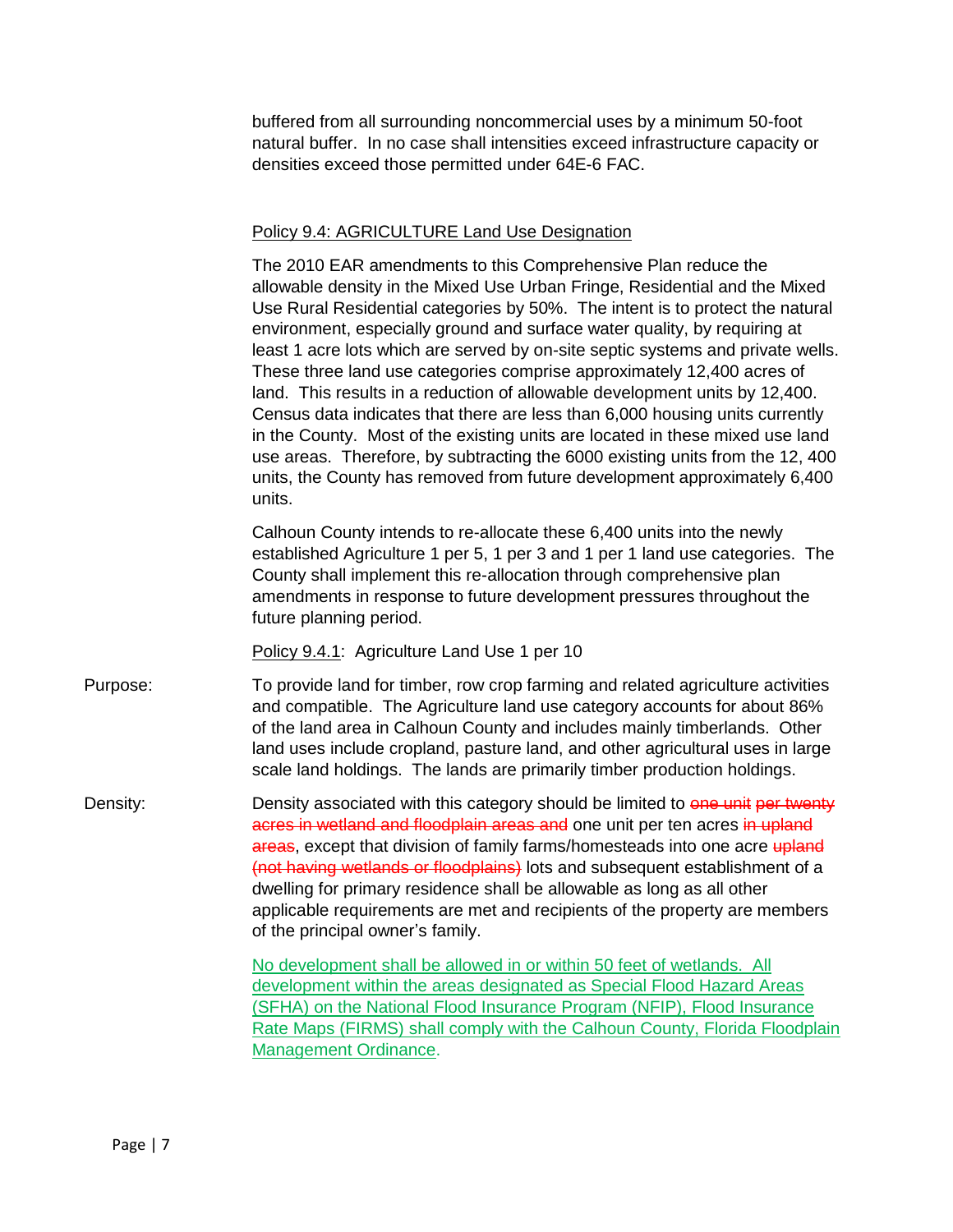|            | Clustering is allowed if the overall density for the parcel being developed<br>remains at 1 unit per acre. All clustered development must maintain an open<br>space ratio of 50% of the land parcel.                                                                                                                                                                                                                                                                                                                                    |
|------------|-----------------------------------------------------------------------------------------------------------------------------------------------------------------------------------------------------------------------------------------------------------------------------------------------------------------------------------------------------------------------------------------------------------------------------------------------------------------------------------------------------------------------------------------|
| Intensity: | The maximum FAR for non-residential uses is .50                                                                                                                                                                                                                                                                                                                                                                                                                                                                                         |
| Uses:      | Agricultural activities, livestock, aquaculture, agricultural/farm dwelling units,<br>single family residential units, agricultural support services, structures and<br>facilities related to agricultural activities, agricultural product processing<br>facilities, vacant land, places of worship, public facilities and grounds, public<br>utilities,, oil and gas exploration, development, and production, and<br>neighborhood commercial where activities are compatible with adjacent land<br>uses and are adequately buffered. |
|            | Policy 9.4.2: Agriculture Land Use 1 per 5                                                                                                                                                                                                                                                                                                                                                                                                                                                                                              |
| Purpose:   | To provide land for limited residential uses in areas that are still used for<br>timber, row crop farming and related agriculture activities. For areas to<br>qualify for this designation, the property must have direct access to an<br>existing County or State Roadway.                                                                                                                                                                                                                                                             |
| Density:   | Density associated with this category should be limited to one unit per twenty<br>acres in wetland and floodplain areas and one unit per five acres in upland<br>areas, except that division of family farms/homesteads and subsequent<br>establishment of a dwelling for primary residence shall be allowable as long<br>as all other applicable requirements are met and recipients of the property<br>are members of the principal owner's family.                                                                                   |
|            | No development shall be allowed in or within 50 feet of wetlands. All<br>development within the areas designated as Special Flood Hazard Areas<br>(SFHA) on the National Flood Insurance Program (NFIP), Flood Insurance<br>Rate Maps (FIRMS) shall comply with the Calhoun County, Florida Floodplain<br><b>Management Ordinance.</b>                                                                                                                                                                                                  |
|            | Clustering is allowed if the overall density for the parcel being developed<br>remains at 1 unit per acre. All clustered development must maintain an open<br>space ratio of 50% of the land parcel.                                                                                                                                                                                                                                                                                                                                    |
| Intensity: | The maximum FAR for non-residential uses is .50                                                                                                                                                                                                                                                                                                                                                                                                                                                                                         |
| Uses:      | Agricultural activities, livestock, aquaculture, agricultural/farm dwelling units,<br>single family residential units, agricultural support services, structures and<br>facilities related to agricultural activities, agricultural product processing<br>facilities, vacant land, places of worship, public facilities and grounds, public<br>utilities, and neighborhood commercial where activities are compatible with<br>adjacent land uses and are adequately buffered.                                                           |
|            | Policy 9.4.3: Agriculture Land Use 1 per 3                                                                                                                                                                                                                                                                                                                                                                                                                                                                                              |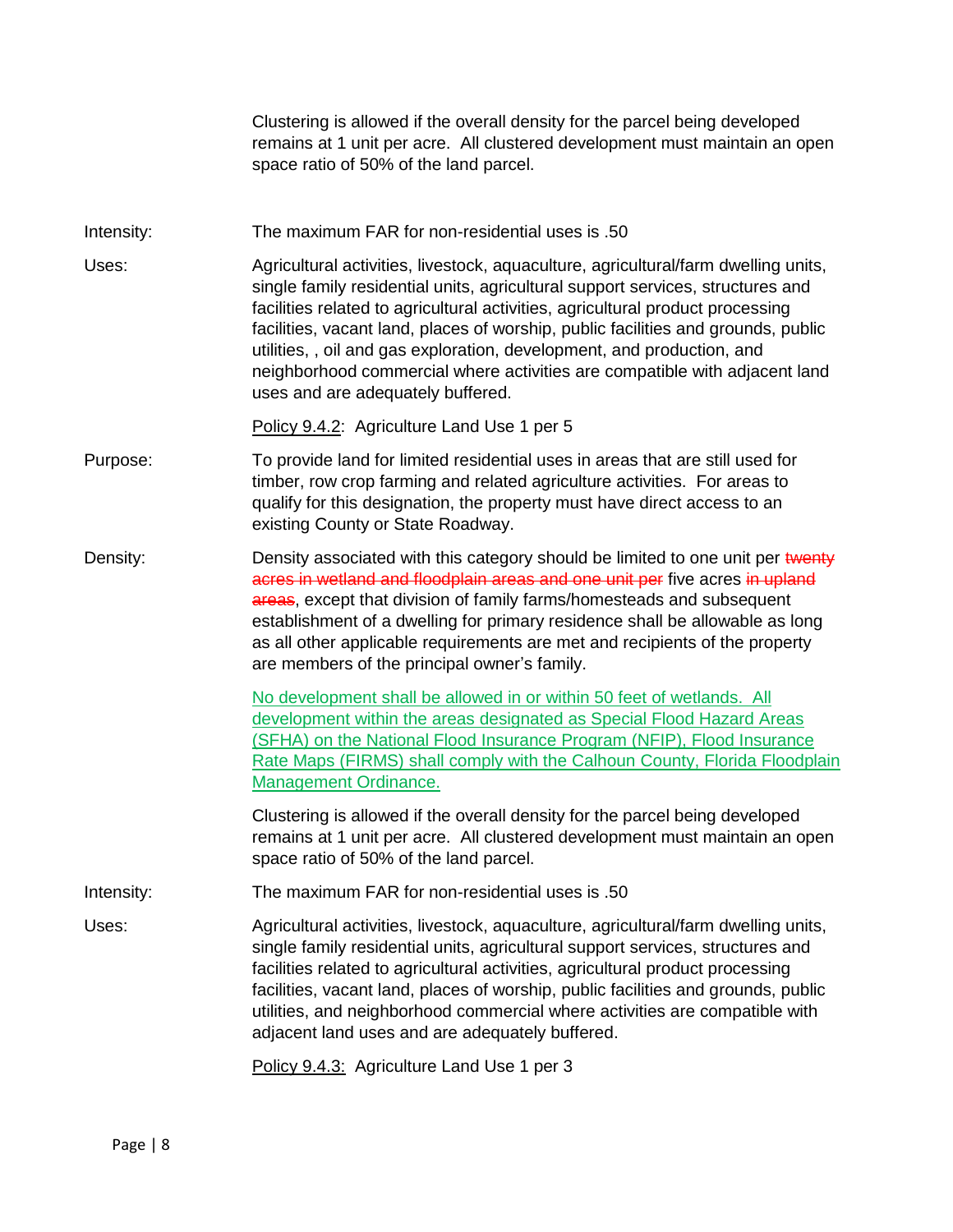| Purpose:   | To provide land for limited residential uses in agricultural areas that are no<br>longer used for large scale timber, row crop farming and related agriculture<br>activities. For areas to qualify for this designation, the property must have<br>direct access to an existing paved County or State Roadway that has the<br>required roadway right of way in public ownership.                                                                                                                               |
|------------|----------------------------------------------------------------------------------------------------------------------------------------------------------------------------------------------------------------------------------------------------------------------------------------------------------------------------------------------------------------------------------------------------------------------------------------------------------------------------------------------------------------|
|            | Within this area are a few clusters of existing residential dwellings. Typically,<br>the cluster consists of 5-20 homes on acre lots in an area otherwise devoted<br>to large farms or timber tracts. These residential areas shall be treated in the<br>same manner (as pertaining to development restrictions) as the rural<br>residential land use category. Nonresidential development shall not exceed a<br>lot coverage ratio of 80%.                                                                    |
| Density:   | Density associated with this category should be limited to one unit per ten<br>acres for lots that contain wetlands and/or floodplain areas and one unit per<br>three acres. in upland areas, except that division of family farms/homesteads<br>into one acre upland lots and subsequent establishment of a dwelling for<br>primary residence shall be allowable as long as all other applicable<br>requirements are met and recipients of the property are members of the<br>principal owner=s family.       |
|            | No development shall be allowed in or within 50 feet of wetlands. All<br>development within the areas designated as Special Flood Hazard Areas<br>(SFHA) on the National Flood Insurance Program (NFIP), Flood Insurance<br>Rate Maps (FIRMS) shall comply with the Calhoun County, Florida Floodplain<br>Management Ordinance.                                                                                                                                                                                |
|            | Clustering is allowed if the overall density for the parcel being developed<br>remains at 1 unit per acre. All clustered development must maintain an open<br>space ratio of 50% of the land parcel.                                                                                                                                                                                                                                                                                                           |
| Intensity: | The maximum FAR for non-residential uses is .50                                                                                                                                                                                                                                                                                                                                                                                                                                                                |
| Uses:      | Agricultural activities, livestock, aquaculture, agricultural/farm dwelling units,<br>single family residential units, agricultural support services, structures and<br>facilities related to agricultural activities, agricultural product processing<br>facilities, vacant land, places of worship, public facilities and grounds, public<br>utilities, and neighborhood commercial where activities are compatible with<br>adjacent land uses and are adequately buffered.                                  |
|            | Policy 9.4.4: Agriculture Land Use 1 per 1                                                                                                                                                                                                                                                                                                                                                                                                                                                                     |
| Purpose:   | To provide land for residential uses in areas that are immediately adjacent to<br>mixed use land use areas, but which still have limited agricultural tracts used<br>for timber, row crop farming and related agriculture activities. For areas to<br>qualify for this designation, the property must have direct access to an<br>existing paved County or State Roadway that has the required roadway right<br>of way in public ownership and must be immediately adjacent to a designated<br>mixed use area. |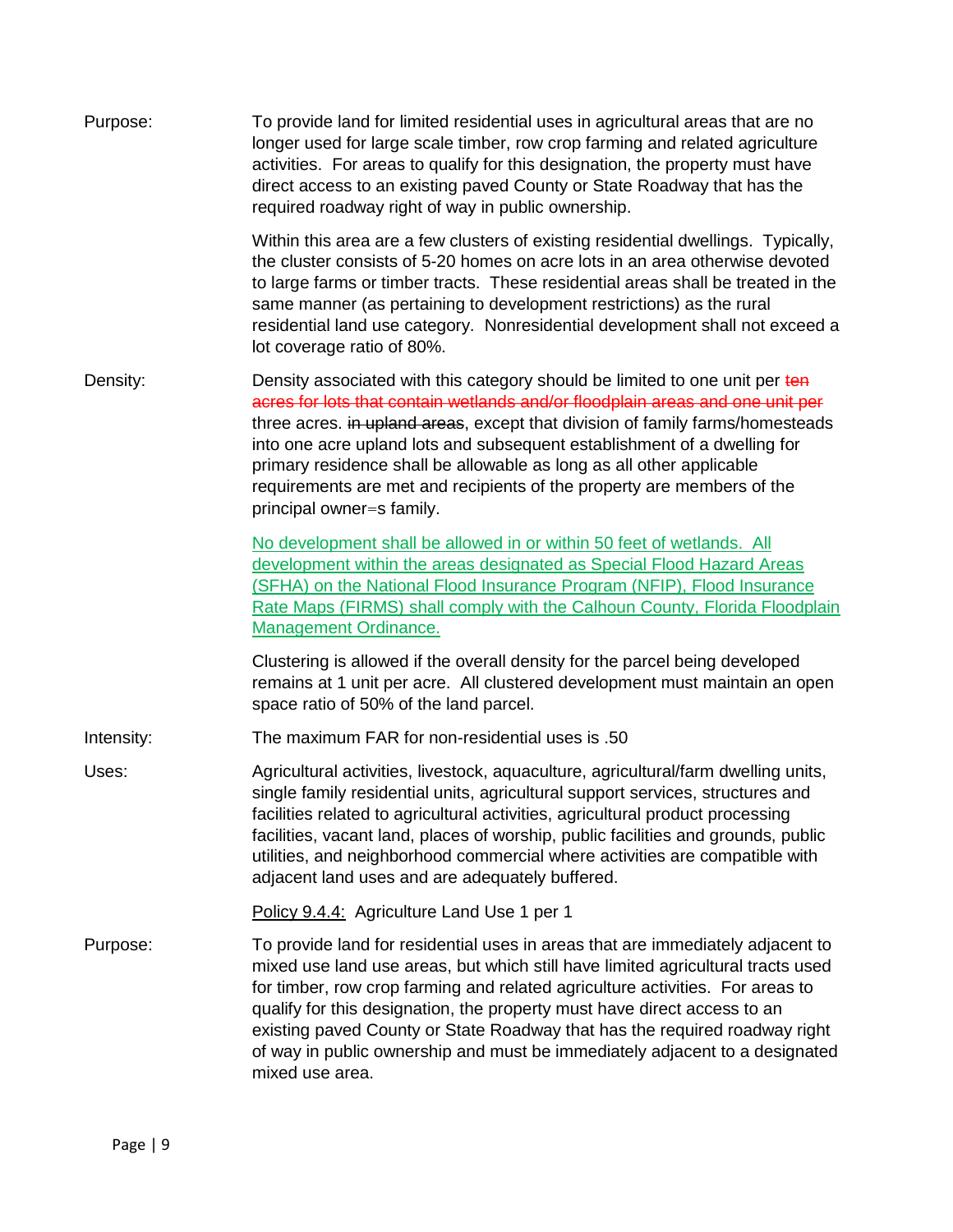|            | These residential areas shall be treated in the same manner (as pertaining to<br>development restrictions) as the rural residential land use category.<br>Nonresidential development shall not exceed a lot coverage ratio of 80%.                                                                                                                                                                                                                              |
|------------|-----------------------------------------------------------------------------------------------------------------------------------------------------------------------------------------------------------------------------------------------------------------------------------------------------------------------------------------------------------------------------------------------------------------------------------------------------------------|
| Density:   | Density associated with this category should be limited to one unit per ten<br>acres on lots with wetlands and/or floodplain areas and one unit per acre in<br>upland areas.                                                                                                                                                                                                                                                                                    |
|            | No development shall be allowed in or within 50 feet of wetlands. All<br>development within the areas designated as Special Flood Hazard Areas<br>(SFHA) on the National Flood Insurance Program (NFIP), Flood Insurance<br>Rate Maps (FIRMS) shall comply with the Calhoun County, Florida Floodplain<br>Management Ordinance.                                                                                                                                 |
|            | Clustering is allowed if the overall density for the parcel being developed<br>remains at 1 unit per acre. All clustered development must maintain an open<br>space ratio of 50% of the land parcel.                                                                                                                                                                                                                                                            |
| Intensity: | The maximum FAR for non-residential uses is .50                                                                                                                                                                                                                                                                                                                                                                                                                 |
| Uses:      | Agricultural activities, livestock, aquaculture, agricultural/farm dwelling units,<br>residential units, agricultural support services, structures and facilities related<br>to agricultural activities, agricultural product processing facilities, vacant land,<br>places of worship, public facilities and grounds, public utilities, and<br>neighborhood commercial where activities are compatible with adjacent land<br>uses and are adequately buffered. |
|            | Policy 9.5: Industrial Land Use                                                                                                                                                                                                                                                                                                                                                                                                                                 |
| Purpose:   | To provide areas for the location of industrial operations and to provide<br>sufficient choice of suitable locations to encourage economic development of<br>the county and municipalities.                                                                                                                                                                                                                                                                     |
| Intensity: | The maximum lot coverage is 90%. The maximum FAR allowed in this<br>category is .80. A natural buffer of 50 feet shall be maintained for all<br>industrial use areas of the County.                                                                                                                                                                                                                                                                             |
| Uses:      | All industrial trade and service activities including industrial parks, airport and<br>industrial support services, such as administration and public utilities.<br>Industrial development in wetlands is prohibited.                                                                                                                                                                                                                                           |
|            | Policy 9.5.1: Light Industrial Land Use                                                                                                                                                                                                                                                                                                                                                                                                                         |
|            | Purpose: To provide areas for the location of large acreage (> 10 acres),<br>light industrial operations, which are defined as industrial type land uses<br>which do not require central water or central sewer facilities, which do not<br>require large impervious building or parking areas and which do not create<br>major employment centers with high traffic volumes.                                                                                   |
|            | Intensity: The maximum parcel coverage (usage) is 90 % with 10% of the<br>usage area allowed for impervious surface. A natural buffer of 50 feet shall be<br>maintained for all light industrial use areas of the County, in addition to                                                                                                                                                                                                                        |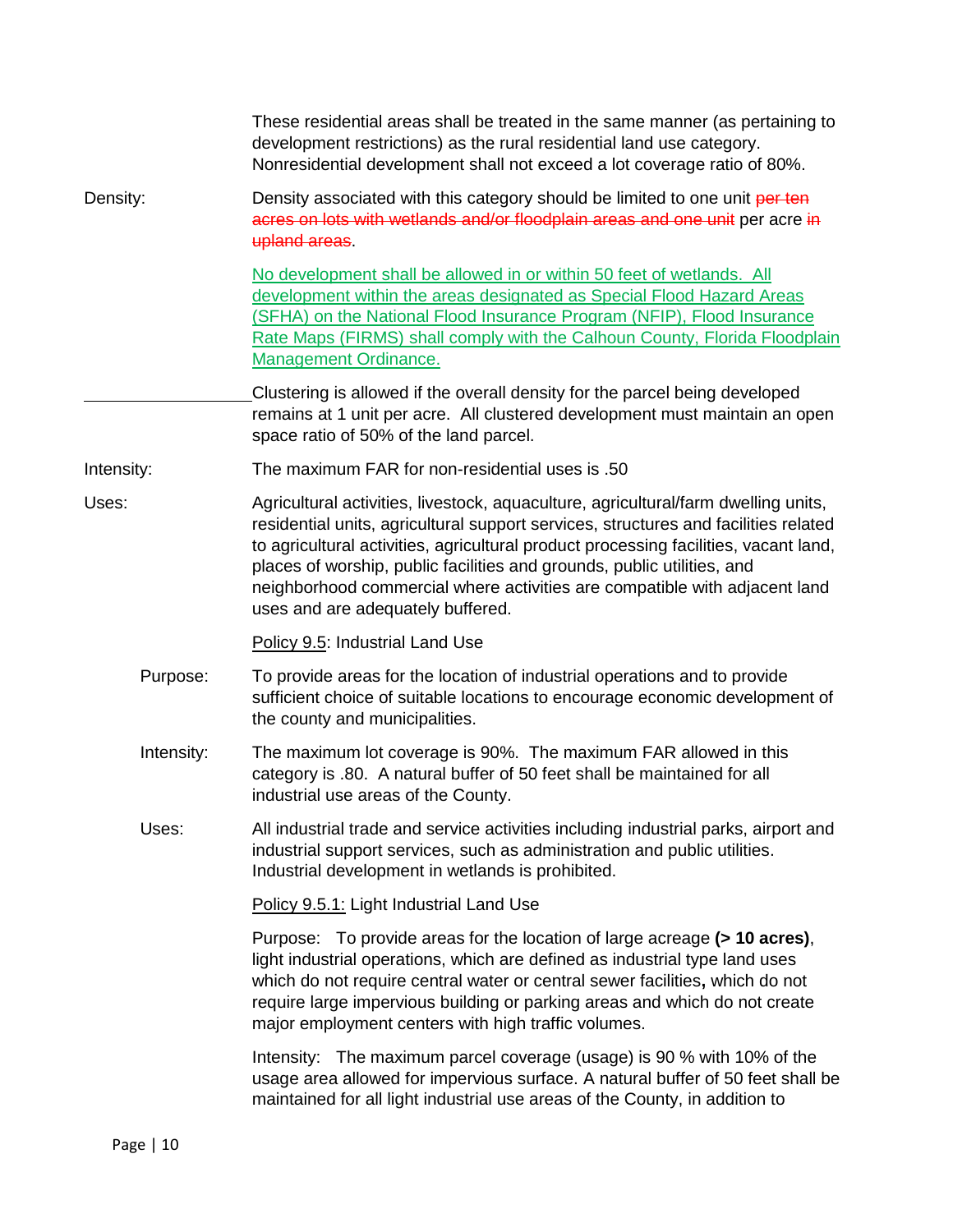adequate visual buffering from any adjacent residential uses using opaque fence, landscape or vegetation to shield the area from view.

Uses: Permitted uses for light industrial activities include: storage and/or recycling of non-hazardous waste or building debris, and salvage yards. Light Industrial development in wetlands and floodplains is prohibited. These light industrial uses shall be limited to areas which ensure land use compatibility and shall not include the storage of hazardous wastes and used oil (Rules 62-730, 62-710 F.A.C) or coolants.

#### Policy 9.6: Conservation

The Conservation land use designation can be a mapped area shown on the Future Land Use Map, or can be implemented as an overlay district of the Future Land Use Map. Conservation land use encompasses all land classified as wetlands, floodplains and all other environmentally sensitive areas identified in this Plan.

Purpose: Conservation areas are defined in FLUE Objective 4 of this Plan to be Wetlands, Floodplains and other identified environmentally sensitive resources. By designating an area of land as Conservation, it is not the intent of the Board of County Commissioners to mean Preservation. Agricultural and limited development may occur in a Conservation area and it is not the intent of the Board of County Commissioners to absolutely prohibit development in these areas. In addition, since the majority of Conservation areas shown on the Future Land Use Map have historically been used for timbering, it is the intent of the Board of County Commissioners to allow such practices to continue. No new parcels, lots, tracts or divisions of land may be created entirely in the wetlands or floodplains. All parcels, lots, tracts or divisions of land that include wetlands or floodplains must be consistent with the minimum acreage size based upon the density for Conservation land uses and must include enough uplands (areas not in wetlands or floodplains) to accommodate the footprint for development (minimum 1 acre) in addition to the required 50 foot upland undeveloped native vegetated buffer.

Density: Development within the Conservation overlay shall be governed by the underlying Land Use Designation. However, no residential development shall be allowed in or within 50 feet of wetlands and all development within the areas designated as Special Flood Hazard Areas (SFHA) on the National Flood Insurance Program (NFIP), Flood Insurance Rate Maps (FIRMS) shall comply with the Calhoun County, Florida Floodplain Management Ordinance.

is restricted to one residential unit per 20 acres in Conservation areas. See Objective Four (4) and related policies of the Conservation Element for further development restrictions and criteria.

Uses: Underlying land use activities which may take place in Conservation areas include farming, Silviculture, open space and residential uses restricted to one residential unit per 20 acres. consistent with best management practices best management practices from the Florida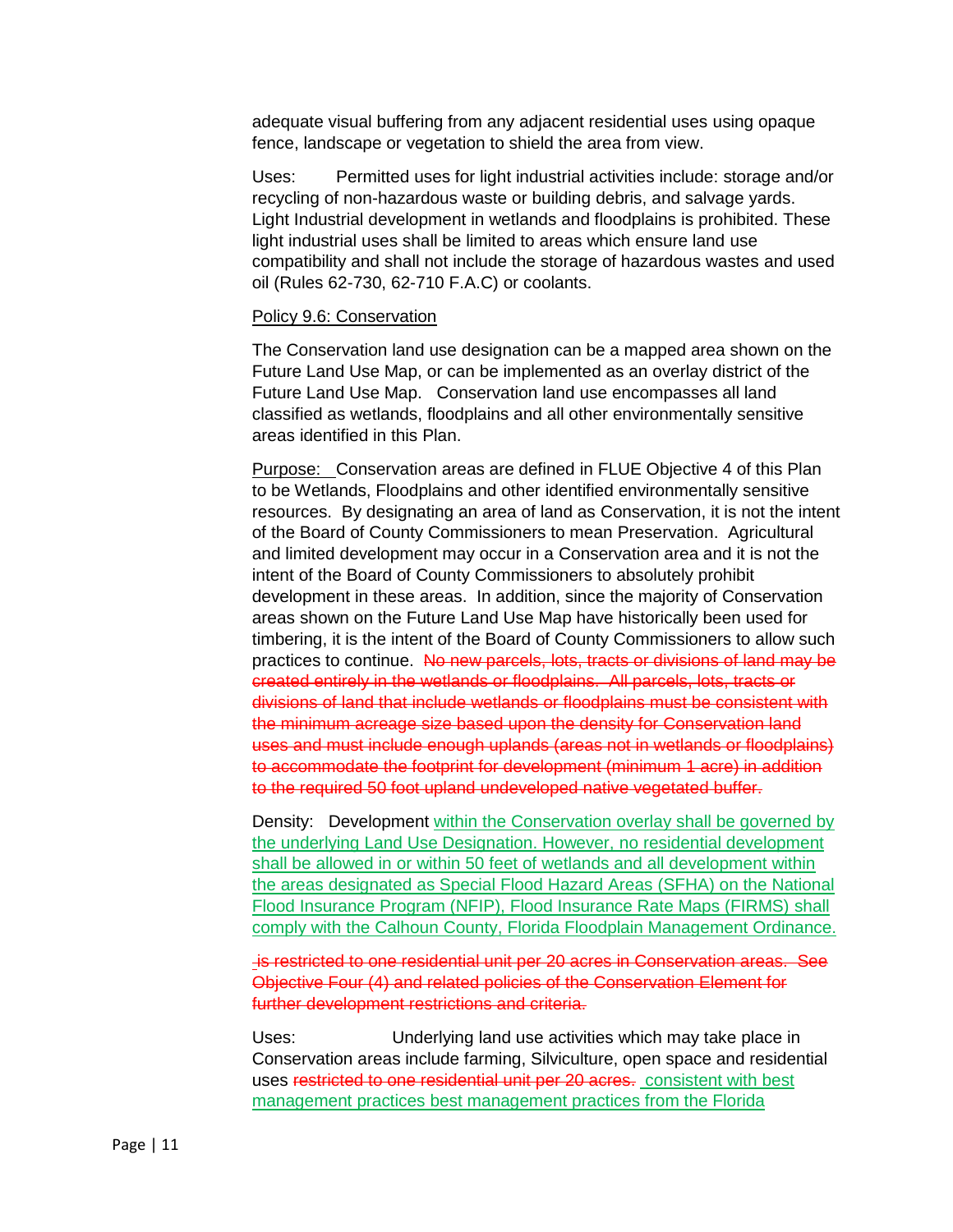Department of Environmental Protection (FDEP), the Northwest Florida Water Management District (NWFWMD) and any other applicable agency.

Agricultural activities include all necessary farming and forestry operations which are normal and customary for the area, such as site preparation, clearing, fencing, contouring to prevent soil erosion, soil preparation, plowing, planting, harvesting, construction of access roads, and placement of bridges and culverts, provided such operations do not impede or divert the follow of surface waters. The policies of this plan, particularly the Future Land Use Element, describe how development in wetland areas (i.e., Conservation Areas) will take place while protecting the natural functions of the wetland. Non-residential uses, except water dependent uses, are prohibited in these areas.

# Infrastructure Element, Stormwater Management, Objective 4 (Page 36)

The amendments in this objective address Goals 1, 2,3, 4 and 5

OBJECTIVE 4: The functions of natural drainage features, including wetlands, streams, rivers and floodplains shall be protected by the provisions of the Conservation Element of this Plan and by the following development policies restrictions consistent with the Future Land Use Element of this Plan.

Policy 4.1: Control Restrict new development in these environmentally sensitive areas with the policies outlined in the Future Land Use Element of the Plan. to a density of 1 unit per 20 acres. Discourage Prohibit nonresidential uses, except water dependent uses, in these areas.

Policy 4.2: Discourage Prohibit the creation of any new lots or parcels of land which do not have enough upland (areas not in wetlands or floodplains) area to accommodate the proposed development.

## Conservation Element, Objective 3 (pages 40-42)

The amendments to this objective primarily address Goal 4 by replacing language regarding elevation requirements that are more specifically outlined in the Calhoun County, Florida Floodplain Management Ordinance and by eliminating the reduced density requirement for floodplains.

### *FLOODPLAIN AREAS*

OBJECTIVE 3: The County shall protect the natural functions of the 100-year floodplain to the extent that flood-carrying and flood storage capacity are maintained.

> This will be accomplished by requiring developers to minimize dredge and fill activities in order to maintain the natural topography and hydrological